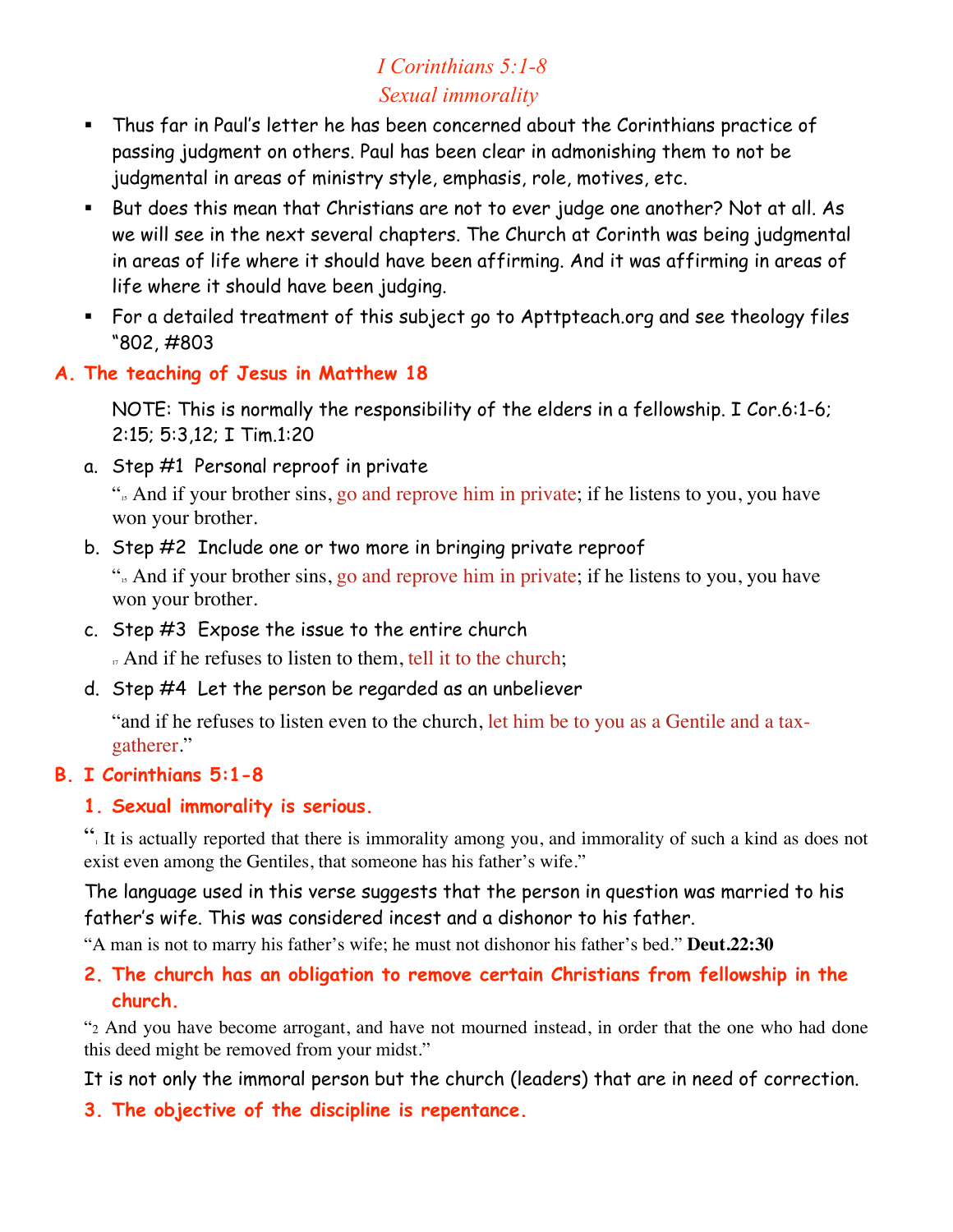"3 For I, on my part, though absent in body but present in spirit, have already judged him who has so committed this, as though I were present. 4 In the name of our Lord Jesus, when you are assembled, and I with you in spirit, with the power of our Lord Jesus,  $5 \{$ I have decided to deliver such a one to Satan for the destruction of his flesh, that his spirit may be saved in the day of the Lord Jesus."

Open, unrepentant sexual immorality is but one reason for drastic church discipline. Here are some others.

#### **Divisiveness.** Titus 3:9-11

"But avoid foolish controversies and genealogies and arguments and quarrels about the law, because these are unprofitable and useless. Warn a divisive person once, and then warn him a second time. After that, have nothing to do with him. You may be sure that such a man is warped and sinful; he is self-condemned."

### **Freeloading.** II Thessalonians 3

"11 For we hear that some among you are leading an undisciplined life, doing no work at all, but acting like busybodies. . . 14 And if anyone does not obey our instruction in this letter, take special note of that man and do not associate with him, so that he may be put to shame. 15 And {yet} do not regard him as an enemy, but admonish him as a brother."

#### **Gross disrespect.** I Timothy 1

"19 keeping faith and a good conscience, which some have rejected and suffered shipwreck in regard to their faith. 20 Among these are Hymenaeus and Alexander, whom I have delivered over to Satan, so that they may be taught not to blaspheme."

### **Teaching false doctrine.** II John

"9 Anyone who goes too far and does not abide in the teaching of Christ, does not have God; the one who abides in the teaching, he has both the Father and the Son 10 If anyone comes to you and does not bring this teaching, do not receive him into {your} house, and do not give him a greeting; 11 for the one who gives him a greeting participates in his evil deeds."

# Any number of serious sins. I Corinthians 5:11

 "But actually, I wrote to you no to associate with any so-called brother if he should be an immoral person, or covetous, or an idolater, or a reviler (abuse, reproach, insult), or a drunkard, or a swindler - not even to eat with such a one."

# **4. The spiritual well being of the Christian community is also at stake.**

". Your boasting is not good. Do you not know that a little leaven leavens the whole lump {of dough}?  $\frac{1}{2}$ Clean out the old leaven, that you may be a new lump, just as you are {in fact} unleavened. For Christ our Passover also has been sacrificed. 8 Let us therefore celebrate the feast, not with old leaven, nor with the leaven of malice and wickedness, but with the unleavened bread of sincerity and truth."

If the church is to maintain authentic worship and community in the Spirit, it must strive to rid itself of overt spiritual disrespect among its members.

### **5. The point of this text.**

**Overt sexual immorality is not to be tolerated in that it is destructive to the sinner and also to the church that refuses to maintain discipline.**

#### **C. Some general observations.**